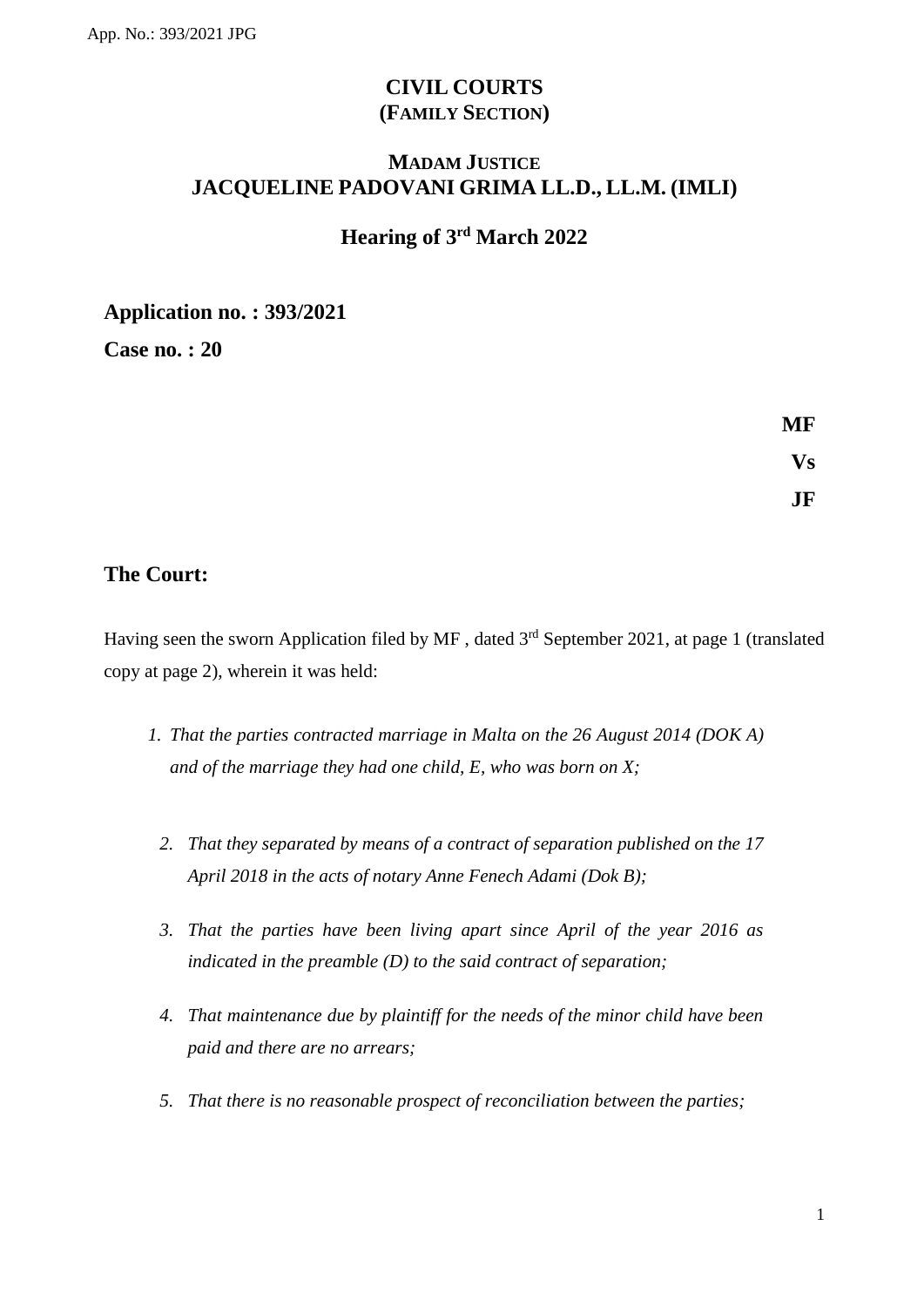- *6. That therefore the conditions envisaged in section 66B of Chapter 16 of the Laws of Malta are satisfied and in light of the fact that the parties are separated by means of a contract of separation no mediation required;*
- *7. That applicant is attaching hereto her affidavit, in Maltese and in English, (Dok C1-C2), as well as a translation of this act in the English Language since she does not speak in the Maltese Language (DOK D).*

*For these reasons applicant requests with respect, on the basis of section 66B of Chapter 16 of the Laws of Malta, that this Honourable Court deem it fit to*

- *i. Save any hearing necessary on the basis of section 66V of Chapter 16 of the laws of Malta in order to ascertain the existence of the satisfaction of the conditions outlined in section 66B, pronounced divorce between the parties as envisaged in section 66C.*
- *ii. Authorise applicant to revert to her maiden surname R.*

Having seen that the application and documents, the decree and notice of hearing have been duly notified in according to law;

Having seen that Defendant, having been duly served, has failed to file a sworn reply and has failed to appear in Court, wherefore Defendant is contumacious at Law. (vide page 19);

Having seen that Defendant was given the faculty to file written submissions in terms of Art 158 (10) of Chapter 12 of the Laws of Malta. (vide page 19)

Having seen that this notwithstanding, the Defendant failed to file any written submissions.

Having examined the testimony given on oath;

Having seen the exhibited documents and all the case acts;

Having seen the Articles 66A, 66B u 66C of Chapter 16 of laws of Malta;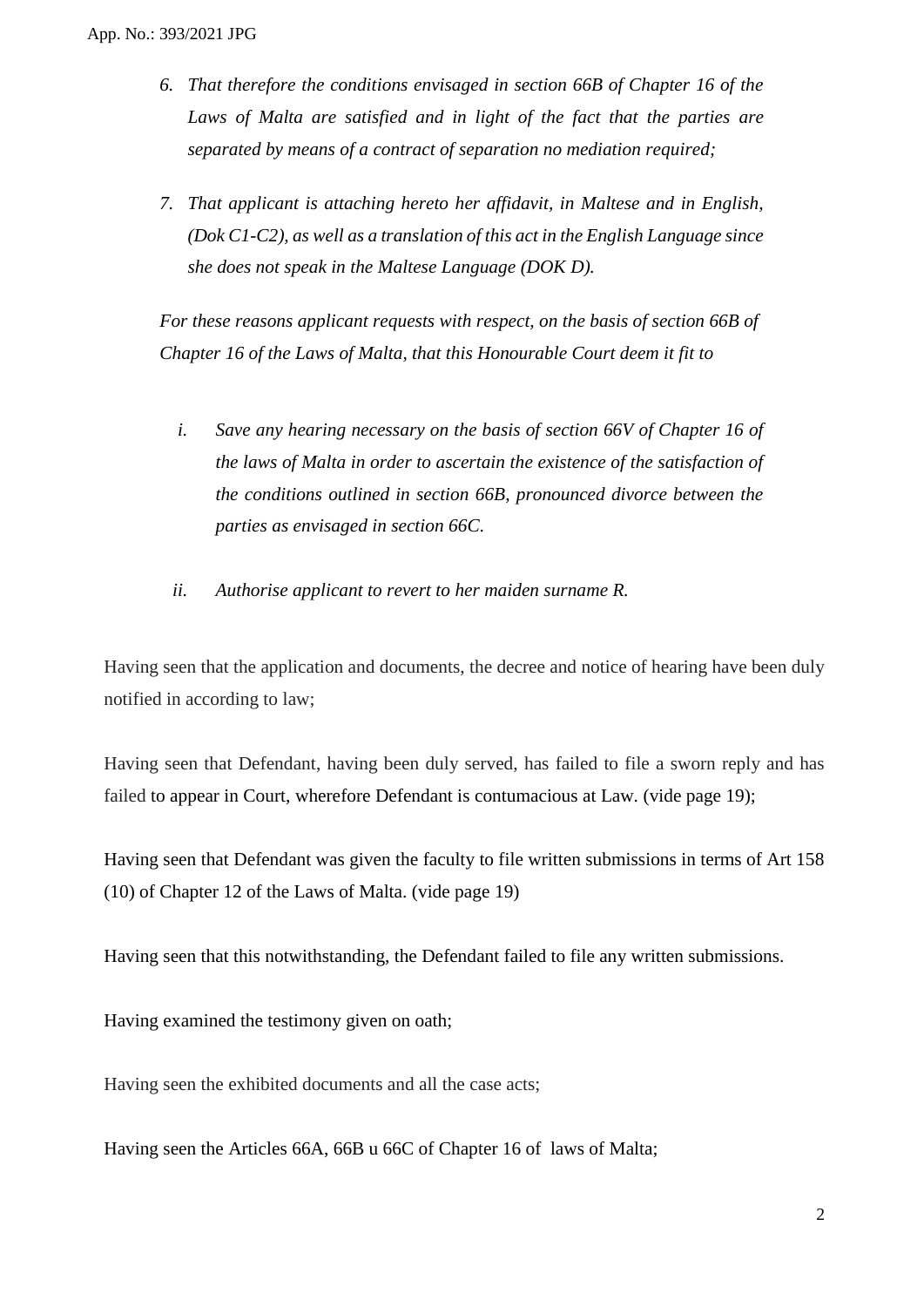#### **Considers:**

**MF** testified (vide affidavit at page 3) that the parties were married on 26 of August 2009, and from this marriage a son was born. She stated that this marriage broke down and the parties separated by virtue of a contract of personal separation dated 17<sup>th</sup> April 2018. She declared that there is no prospect for reconciliation with her husband. Moreover, she testified that there were no maintenance arrears.

#### **Deliberates:**

According to Law, it is confirmed in Articles 66A and 66B of Chapter 16 of laws of Malta:

*66A. (1) Each of the spouses shall have the right to demand divorce or dissolution of the marriage as provided in this Sub-Title. It shall not be required that, prior to the demand of divorce, the spouses shall be separated from each other by means of a contract or of a judgement.* 

*(omisis)*

*66B. Without prejudice to the following provisions of this article, divorce shall not be granted except upon a demand made jointly by the two spouses or by one of them against the other spouse, and unless the Court is satisfied that:*

- *(a) upon a demand made jointly by the two spouses, on the date of commencement of the divorce proceedings, the spouses shall have lived apart for a period of, or periods that amount to, at least 6 months out of the preceding year: Provided that when the demand is made by one of the spouses against the other spouse, on the date of commencement of the divorce proceedings, the spouses shall have lived apart for a period of, or periods that amount to, at least one year out of the preceding two years; or*
- *(b) on the date of commencement of the divorce proceedings, the spouses are separated by means of a contract or court judgment; and*
- *(c) there is no reasonable prospect of reconciliation between the spouses; and*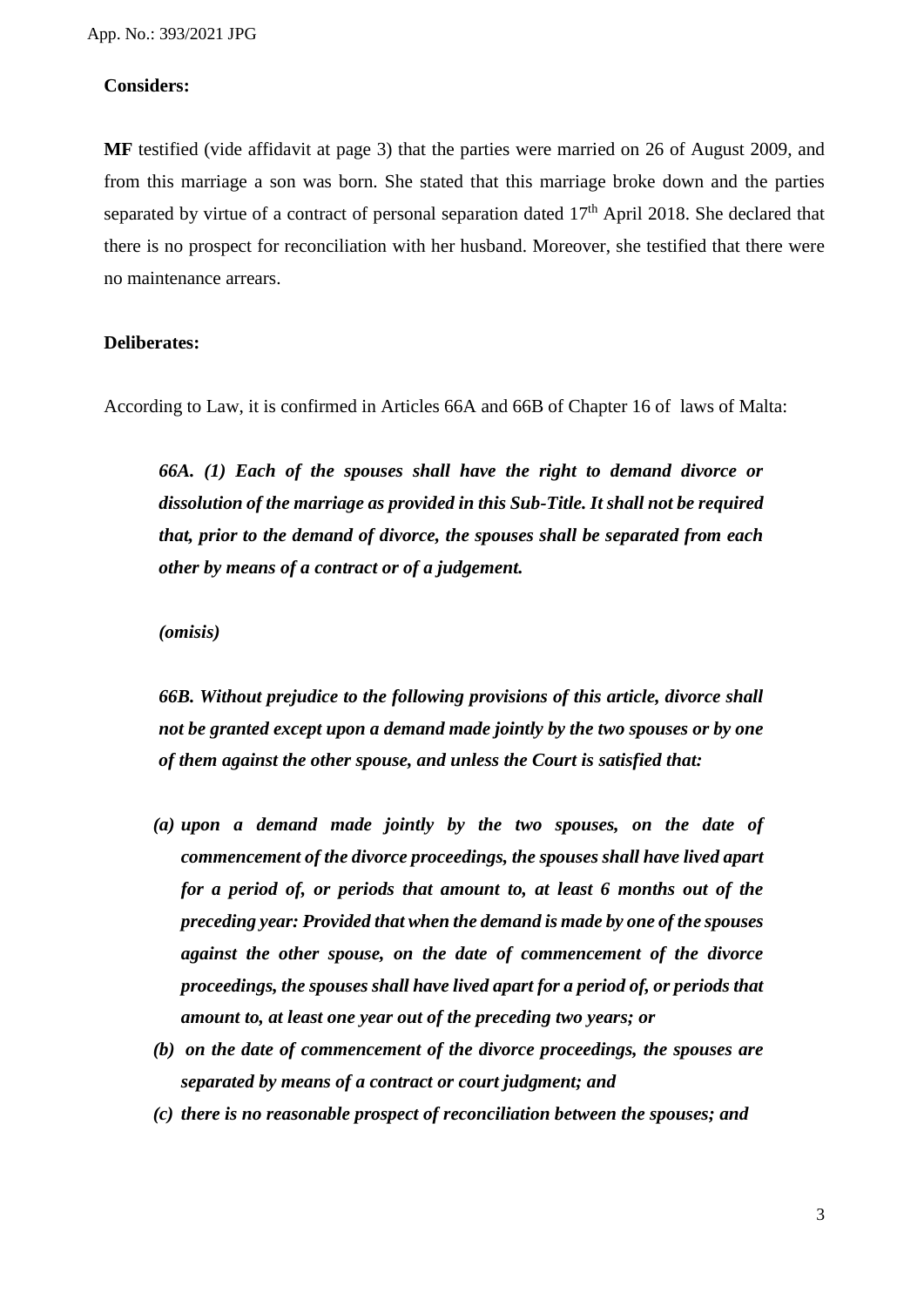*(d) the spouses and all of their children are receiving adequate maintenance, where this is due, according to their particular circumstances, as provided in article 57:*

*Provided that the spouses may, at any time, renounce their right to maintenance: Provided further that for purposes of this paragraph, maintenance ordered by the court by a judgement of separation or agreed to between the spouses in a contract of separation, shall be deemed to be adequate maintenance:* 

*Provided further that a divorce pronounced between spouses who were separated by a contract or by a judgement shall not bring about any change in what was ordered or agreed to between them, except for the effects of divorce resulting from the law.*

#### **Considers:**

The Court has seen that the parties were married on the 26th of August 2009, (vide Doc A, marriage certificate number 1468/2009 at page 4) and a child was born from this marriage who is still minor;

The record shows that the marriage broke down and the parties obtained a personal separation by virtue of a public deed in the acts of Notary Dr. Anne Fenech Adami dated the 17<sup>th</sup> April 2018 (vide Dok B, page 5 et seqq). Therefore, it is established that the parties have been separated in excess of the timeframe required by law.

The record shows that that there are no pending maintenance arrears.

Furthermore, the Court finds that there is no reasonable prospect of a reconciliation between the parties.

Furthermore, the Court deems that there are no pleas that ought to be raised ex officio in view of the contumacious position of Defendant at law.

**For these reasons, the Court pronounces the dissolution of the marriage between the parties**